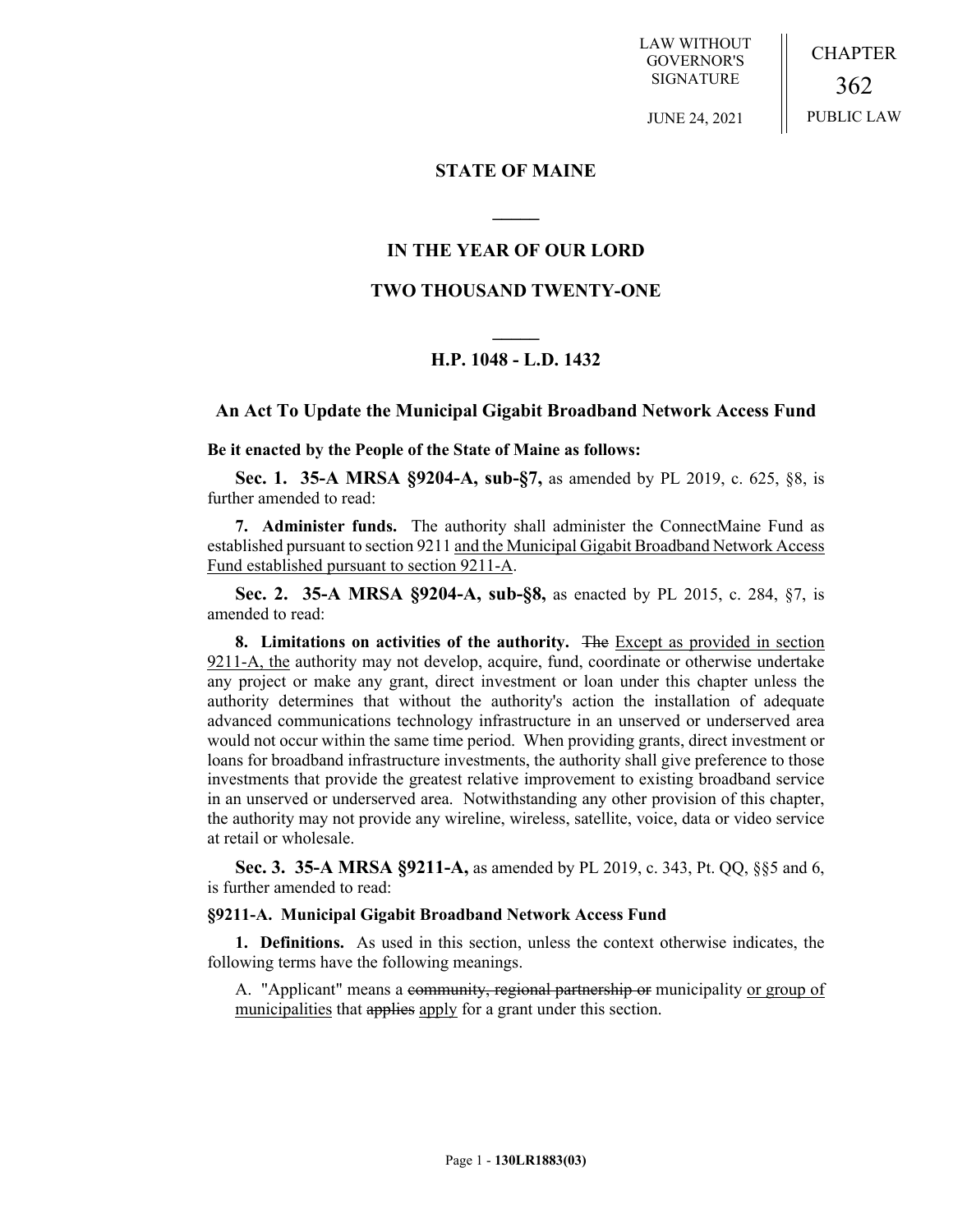B. "Community" means a municipality with a population of at least 1,200 people, as determined by the authority in accordance with the United States Census data, or a municipality that has received a waiver from this population requirement from the authority upon a determination that the municipality is in an unserved or underserved area.

C. "Fund" means the Municipal Gigabit Broadband Network Access Fund established in this section.

D. "Regional partnership" means 2 or more municipalities that do not, on their own, meet the requirements of paragraph B and have joined together with one or more contiguous municipalities in the region to achieve the population requirements of paragraph B.

E. "Gigabit fiber-optic broadband network" means a network of fiber-optic cable capable of offering upload and download speeds of at least one gigabit per second.

F. "Open-access network" means an Internet network that is neutral and independent, is available to any Internet service provider based on standardized and transparent pricing and does not compete with Internet service providers to offer retail service of any kind.

G. "Symmetrical high-speed Internet" means retail Internet service that meets minimum standards defined by the authority, which, until 2025, must include at least 100 megabits per second upload and download speeds. Beginning in 2025, the standards must be defined annually by the authority and include upload and download speeds that are at least equal to or better than the minimum speeds available to residents of the majority of urban census blocks in the United States.

**2. Fund established.** The Municipal Gigabit Broadband Network Access Fund is established as a nonlapsing, revolving fund administered by the authority for the purposes of supporting the activities and projects of the authority under this section. All money in the fund must be continuously applied by the authority to carry out this section. The authority may receive and deposit in the fund funds from the following sources:

A. Federal funds and awards that may be used for the purposes of this section;

B. The proceeds of bonds issued for the purposes of this section; and

C. Any other funds from public or private sources received in support of the purposes for which the fund is established.

**3. Purpose of the fund.** The fund is established to address the need in the State for access to ultra high-speed broadband infrastructure that will enhance the State's competitiveness in national and international economies. To the extent funds are available, the fund must be used to provide grants to communities, regional partnerships and municipalities to support public-private partnerships to support a municipal gigabit fiberoptic broadband network in their regions with the following goals:

A. Provide high-speed broadband access to attract, create and grow the State's economy and market the products and services of businesses in the State in national and international markets with <del>ultra high-speed</del> symmetric connectivity and address challenges in geography;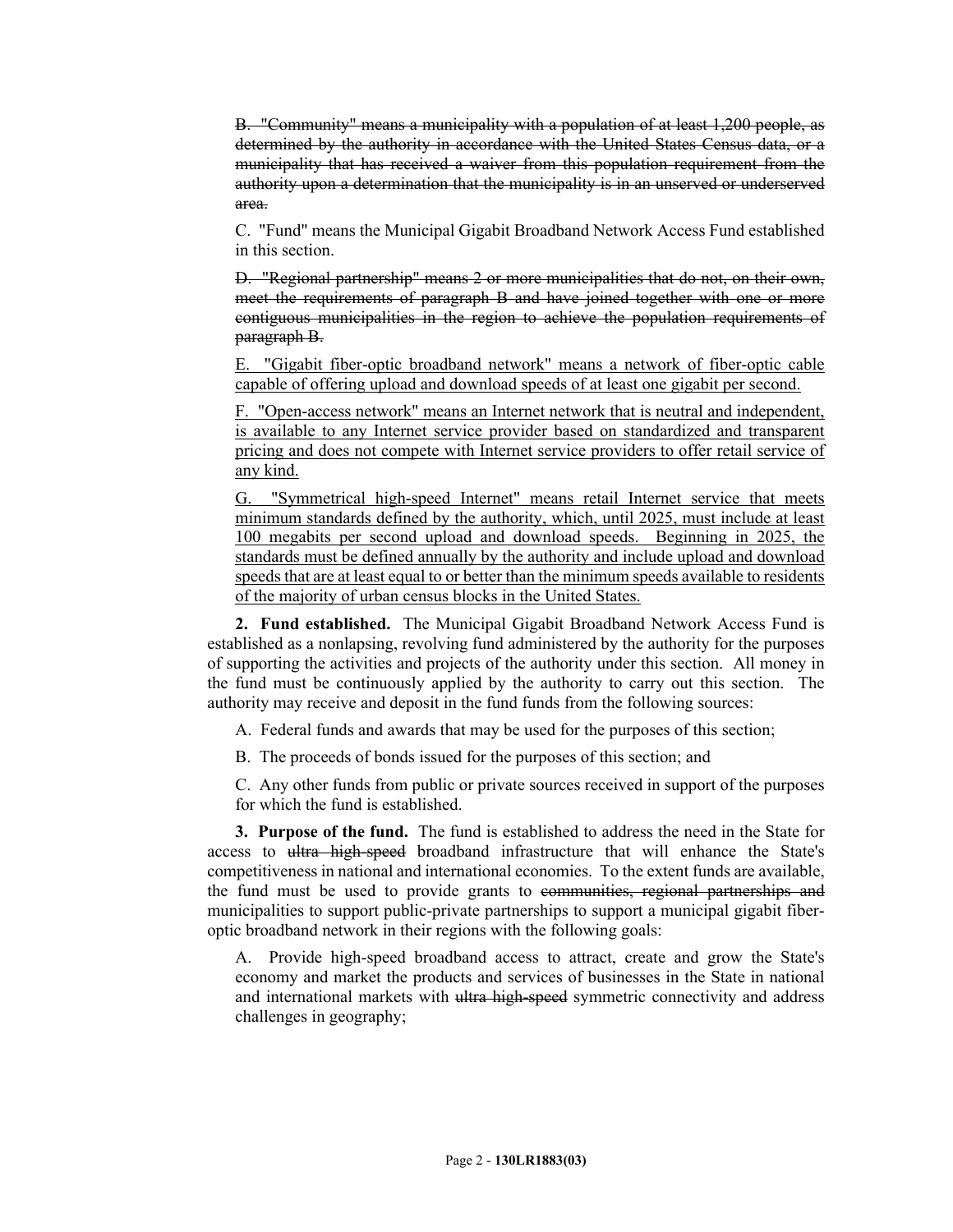B. Provide expanded health care services by facilitating access to telemedicine, as defined in Title 24‑A, section 4316, subsection 1, and state and local services for senior citizens and persons with disabilities;

C. Expand educational opportunities for students across the State through virtual and distance learning;

D. Facilitate broader access for the public to services provided by municipal and county governments, including, but not limited to, law enforcement entities, the judicial system and child, youth and family social services; and

E. Provide expanded residential services to support employment opportunities.

In order to facilitate the achievement of the goals and policies of this section, the authority shall establish and regularly update, after opportunity for public comment and taking into consideration relevant federal policies, definitions of "gigabit fiber-optic broadband network" and "ultra high-speed broadband infrastructure."

**4. Implementation grants; maximum awards.** To the extent funds are available, the authority shall award implementation grants to achieve the purpose of the fund as described in subsection 3 as follows.

A. An implementation grant to an applicant may not exceed \$200,000 for each eligible project selected for funding.

B. An implementation grant may be awarded only to an applicant that has demonstrated to the satisfaction of the authority that it has a viable plan identical or similar to one created in accordance with subsections 5, 6 and 7.

C. Municipalities An applicant selected for funding must be required to provide a 25% cash match.

D. ConnectMaine funds may not be used to fund more than 50% of the total cost of a project.

E. An applicant must demonstrate either that no more than one Internet service provider already offers symmetrical high-speed Internet to a majority of the premises to be served or that the grant will be used to construct or expand an open-access network.

**5. Planning grants; requirements for applicants.** In order to assist applicants with completion of the planning process necessary to achieve the goals of this section, to the extent funds are available, the authority shall may award planning grants of up to \$20,000 for community applicants and up to \$25,000 for regional partnerships and municipalities, which require a cash match applicants that meet the cash match and other application requirements for the award of planning grants, as established by the authority. The authority shall establish application requirements for planning grants for community and regional applicants that require an applicant to demonstrate to the satisfaction of the authority participation with public and private institutions and local businesses in the development of the grant process. Municipal applicants must provide the authority with the following information:

A. A plan that identifies how the municipality will use ultra high-speed broadband access to fulfill the economic goals of the municipality;